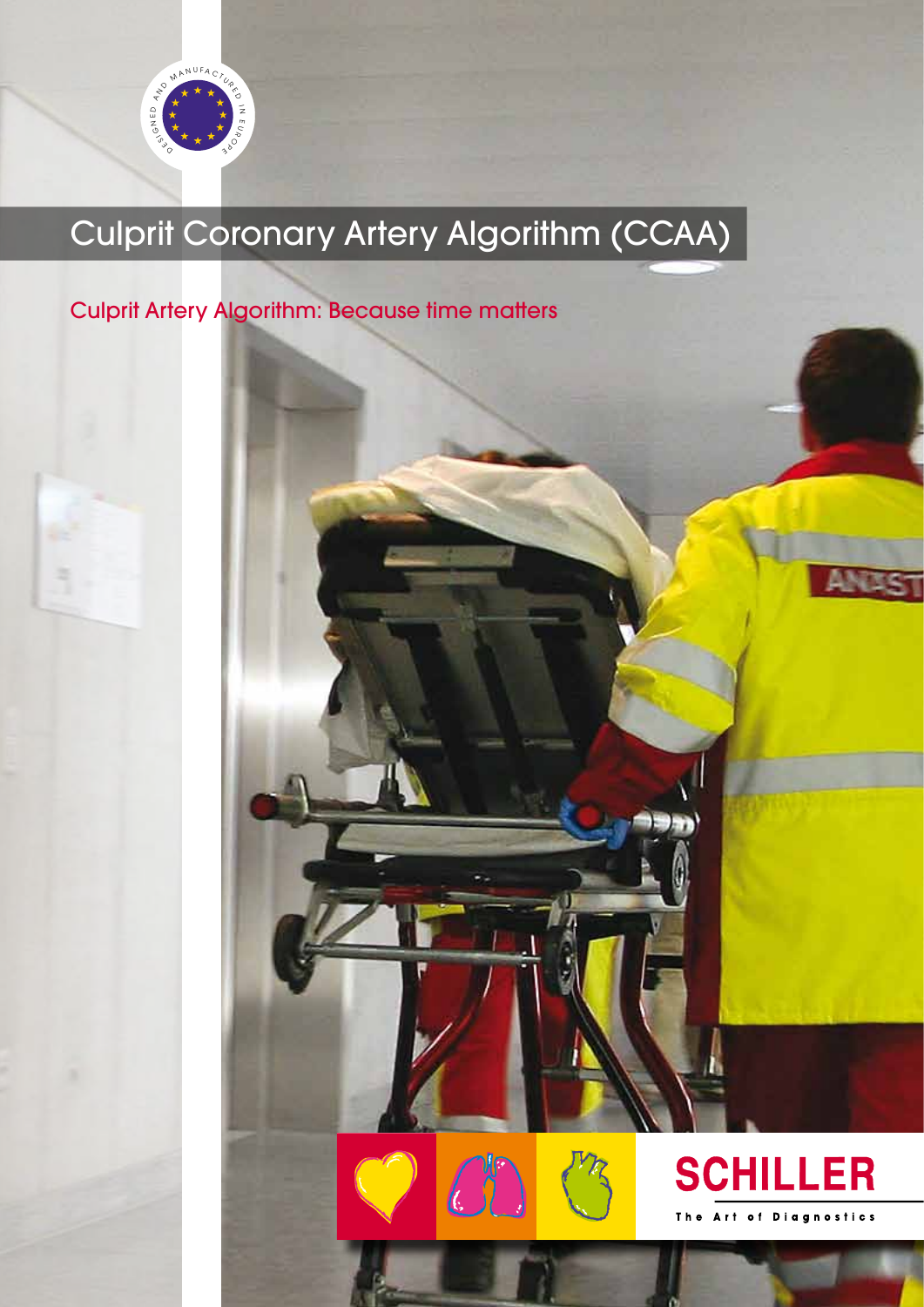## SCHILLER CCAA

## Software that helps correctly identify the site of obstruction in the coronary artery

SCHILLER CCAA points the way to the optimal treatment of acute chest pain, benefiting the patient and ensuring best use of hospital facilities.

#### Our objective

- to use the ECG to determine the size of the cardiac area at risk by localizing the occlusion site in the coronary artery
- provide clinical data to shorten the time interval between onset of chest pain and restoration of myocardial blood flow

#### The need

- shorten the time interval between onset of pain and medical attention
- accurate and quick decision-making using the standard 12-lead ECG

#### Our new approach

- Uses the ST-segment deviation direction of 12 ECG leads to indicate the site of occlusion in the culprit artery
- That information is combined with other ECG findings and a limited number of questions
- A software algorithm including a decision tree provides suggestions about the preferred therapy

## The Challenge





#### In the US approximately 40 % of all deaths are caused by cardiovascular disease.

A decision about the correct treatment of the patient with acute chest pain can be made, while outside hospital by the ambulance personnel, in the hospital emergency room, or at home by the general practitioner.

#### Crucial time is lost in risk stratifying patients with acute chest pain

In many countries the number of hospitals where a percutaneous coronary intervention (PCI) can be performed is limited. This stresses the necessity of rapidly determining which patient should be brought to such a hospital.

The optional SCHILLER CCAA software, developed by Professor Hein Wellens and implemented in our ECG machines, allows the identification of the site of obstruction in the coronary artery.

This revolutionary algorithm points the way to the optimal treatment of acute chest pain, benefiting the patient, staff and hospital.

#### Effectively use the 12-lead ECG to optimize diagnosis and management of the patients with acute chest pain

12-lead ECG recording with lead V4R instead of lead V4. Lead V4R is a very helpful lead in infero-posterior myocardial infarction to distinguish between a coronary occlusion site proximal or distal in the right coronary artery, or in the circumflex coronary artery.

It has been shown that the ST-segment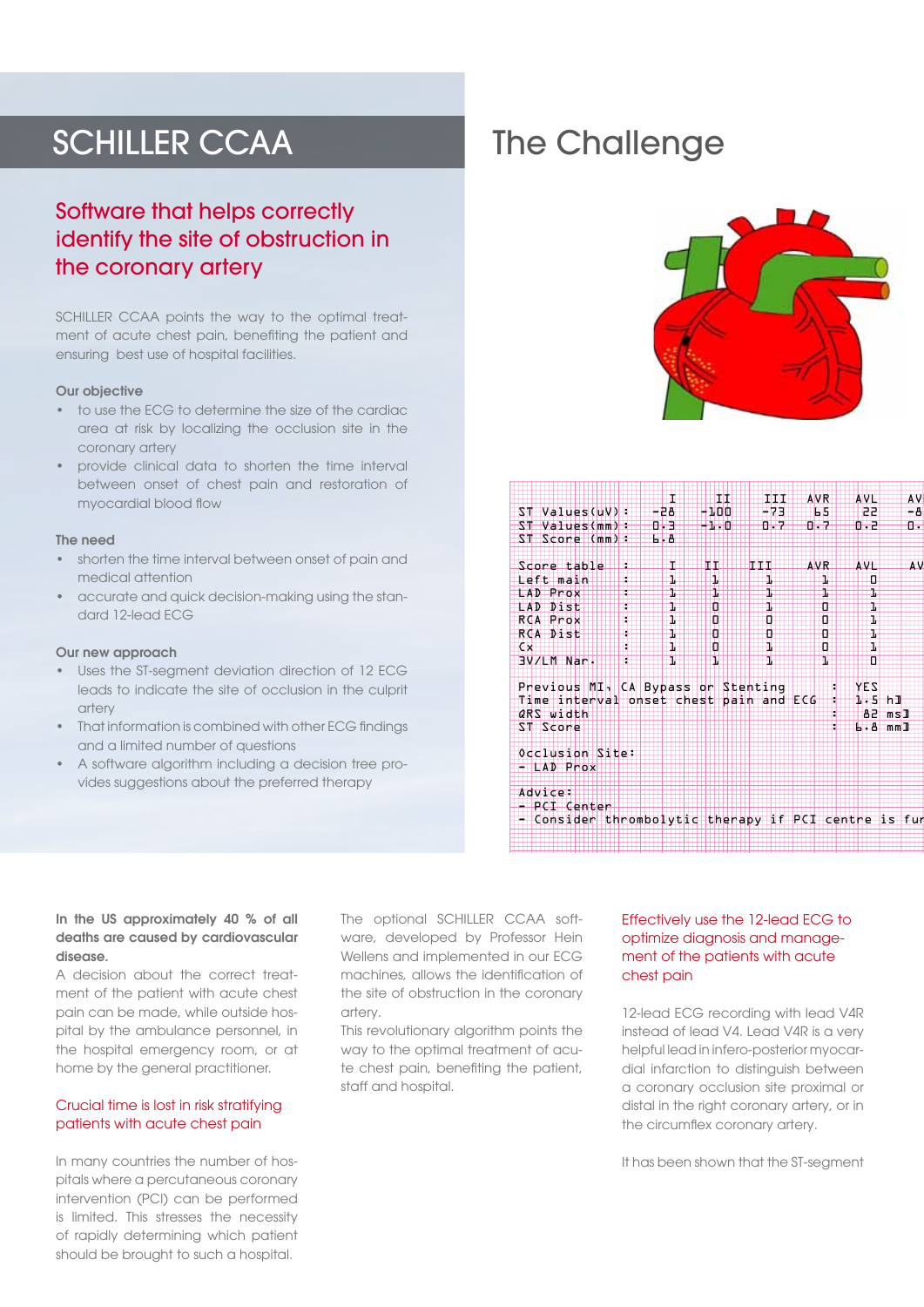

The closer the occlusion site to the origin of the coronary artery, the larger the size of the area at risk

|               | VI                        | A.  | V <sub>3</sub> | <b>WH</b> | V5             | <b>IVL</b> | VHR                          |                 |
|---------------|---------------------------|-----|----------------|-----------|----------------|------------|------------------------------|-----------------|
|               | 62                        | 47  | 23             | w 4 H     | $+1.5$         | $-13$      | $-18$                        |                 |
| $\frac{1}{4}$ |                           |     |                |           |                |            |                              |                 |
|               | $0 - 6$                   | 0.5 | $0 - 2$        | 0.4       | 0.7            | 0.6        |                              |                 |
|               |                           |     |                |           |                |            |                              |                 |
|               |                           |     |                |           |                |            |                              |                 |
|               |                           |     |                |           |                |            |                              |                 |
| f<br>1        | $V +$                     | V2. | V3             | VI.       | V <sub>5</sub> | Vb.        | $V4R \rightarrow$            | Sum             |
|               | н                         | o   | ij.            | ı.        | Щ.             | ₩          | $0$ $\rightarrow$ $\times$   | ĦФ              |
|               |                           |     |                |           |                |            |                              |                 |
| Ŧ             | ₩                         | o   | o              | Ŧ         | Ŧ              | ₩          | ₩₩                           | ĦĦ              |
|               | o                         | o   | Ð              | ₩         | т              | Ш          | HIFX                         | a.              |
|               |                           |     |                |           |                |            |                              |                 |
| $\frac{1}{1}$ | H                         | 1   | Ŧ              | H         | Ŧ              | ш          | $0$ $\rightarrow$            | 4               |
| ⊞             | H                         | o   | Ŧ              | Ŧ         | Ŧ              | H          | $\overline{1}$ $\rightarrow$ | в               |
|               |                           |     |                |           |                |            |                              | 7.              |
|               | Ð                         | O.  | Đ              | H         | ъ              | н.         | $0 \rightarrow$              |                 |
| li<br>H       | Ш                         | O   | т              | Ш         | ı              | П.         | $0 \rightarrow$              | 10 <sup>1</sup> |
|               |                           |     |                |           |                |            |                              |                 |
|               |                           |     |                |           |                |            |                              |                 |
|               |                           |     |                |           |                |            |                              |                 |
|               |                           |     |                |           |                |            |                              |                 |
|               |                           |     |                |           |                |            |                              |                 |
|               |                           |     |                |           |                |            |                              |                 |
|               |                           |     |                |           |                |            |                              |                 |
|               |                           |     |                |           |                |            |                              |                 |
|               |                           |     |                |           |                |            |                              |                 |
|               |                           |     |                |           |                |            |                              |                 |
|               |                           |     |                |           |                |            |                              |                 |
|               |                           |     |                |           |                |            |                              |                 |
|               |                           |     |                |           |                |            |                              |                 |
|               |                           |     |                |           |                |            |                              |                 |
|               |                           |     |                |           |                |            |                              |                 |
|               |                           |     |                |           |                |            |                              |                 |
|               | ther away than 1.5 hours. |     |                |           |                |            |                              |                 |
|               |                           |     |                |           |                |            |                              |                 |
|               |                           |     |                |           |                |            |                              |                 |
|               |                           |     |                |           |                |            |                              |                 |

# SCHILLER CCAA

### Helps ensure a correct treatment decision

Essential for correct 12-lead ECG interpretation and conformation of STEMI events

- Correct ECG lead positioning
- No artifacts
- Localization of the ischemic area with accurate determination of site and size of the coronary occlusion
- Identification of other ECG and non-ECG risk factors

#### Benefits of the SCHILLER CCAA algorithm

- Saving lives
- Shortens hospital stay and transport costs
- Cost-effective, quick pre-hospital decision-making regarding next treatment steps
- Appropriate selection and triage of patients requiring intra-coronary intervention / thrombolysis
- Reducing the duration and size of the myocardial infarction and damage to the heart muscle

Literature: Meissner A, Trappe H-J, de Boer M-J, Gorgels AP, Wellens HJ. «The value of the ECG for decision-making at first medical contact in the patient with acute chest pain». Neth Heart J. 2010;18:301-306

behavior of lead V4 can be derived by averaging the ST-segment deviation of leads V3 and V5. Correct placement of lead V4R as indicated in the figure below. It is used in the Wellens algorithm for added efficacy .

The algorithm indicates the location

of the different occlusion sites in the coronary artery as shown in the diagram below.



RCA: Right Coronary artery RV branch: Right Ventricular **LM:** Left Main RCX: Ramus Circumflexus LAD: Left Anterior Descending